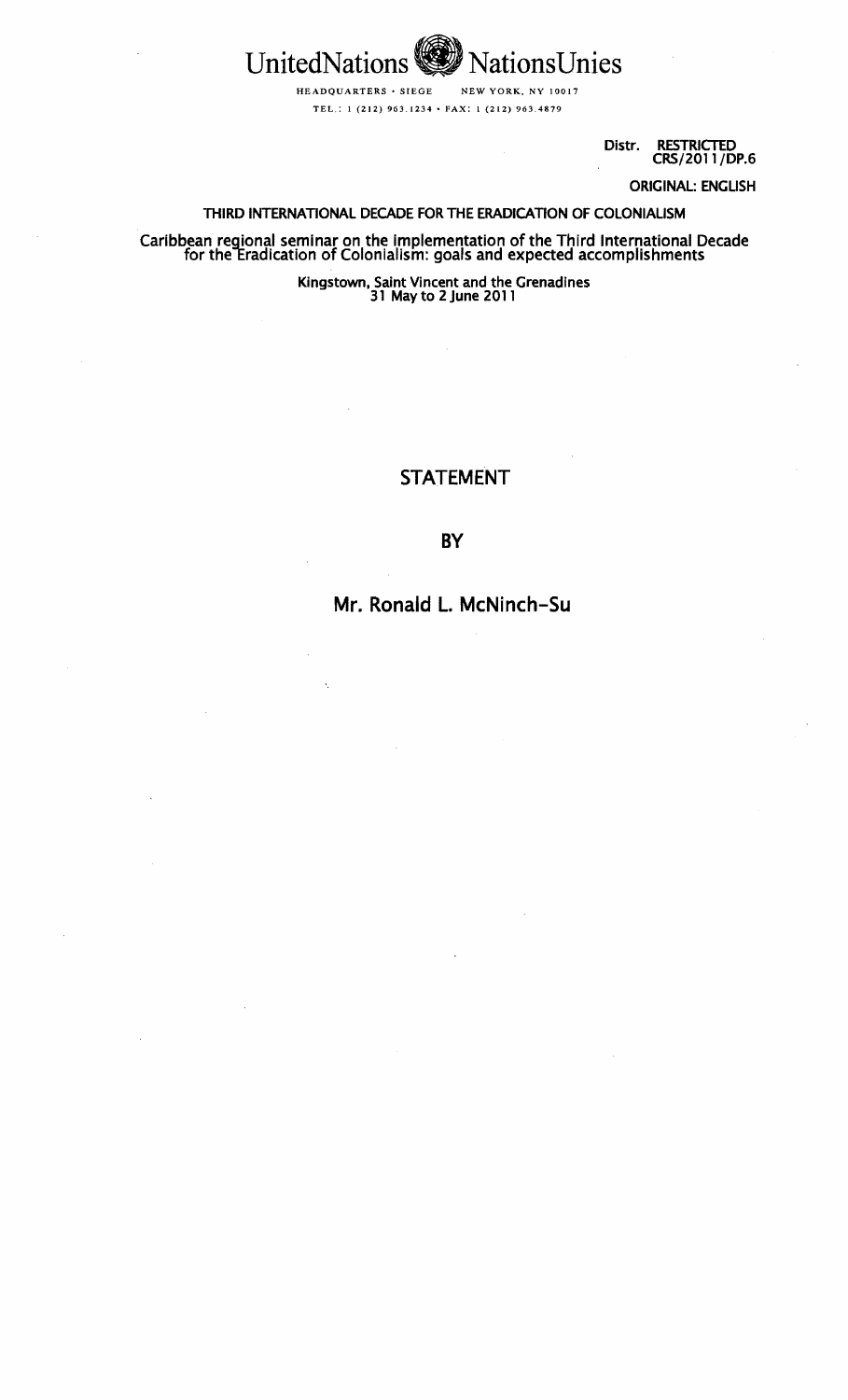#### Constitutional Advancement and Self-government in Guam 2011

#### Prepared for the United Nations Seminar on the

# Implementation of the Third International Decade for the Eradication of Colonialism: Goals and Expected Accomplishments

#### Saint Vincent and the Grenadines

## 31 May -2 June 2011

### Ronald l. McNinch-Su

#### University of Guam

Executive Summary: The UN might be able to assist or improve political status efforts by possibly broadening the boundaries that define independence, free association and integration. A fourth option such as sui generis might be considered. Regarding US territories, the United States might be encouraged by all parties to examine and update the Insular Cases to better reflect modern governing and social concepts, such as inclusion and the effort to eliminate racism in the United States. All US territories could benefit from having a voice and presence in the US Senate. In the case of Guam in particular, individual questions related to the political status of the Chamorro people might be addressed at several levels with the assistance of the UN. In public opinion polls on Guam, communications are the key to addressing political and public concerns. The bottom line is that communications are healthy for all parties involved and this might be encouraged. This seminar is an example of improving communications on this important topic.

Guam experienced excellent political progress between 1950 and 1980. Between 1980 and today efforts for political status improvement have been stalled or inactive due to a number of factors. Current interest in political status is driven in part from a planned increase in US military activities on Guam. Important communications gaps developed in this military build up coordination process, particularly since Guam has no voice or presence in the US Senate where many of the coordination discussions take place. Guam may benefit from a pragmatic incrementalist approach to address political status and government improvement. For example, an "off the shelf' constitution opportunity exists for Guam, provided that it does not change Guam's political status.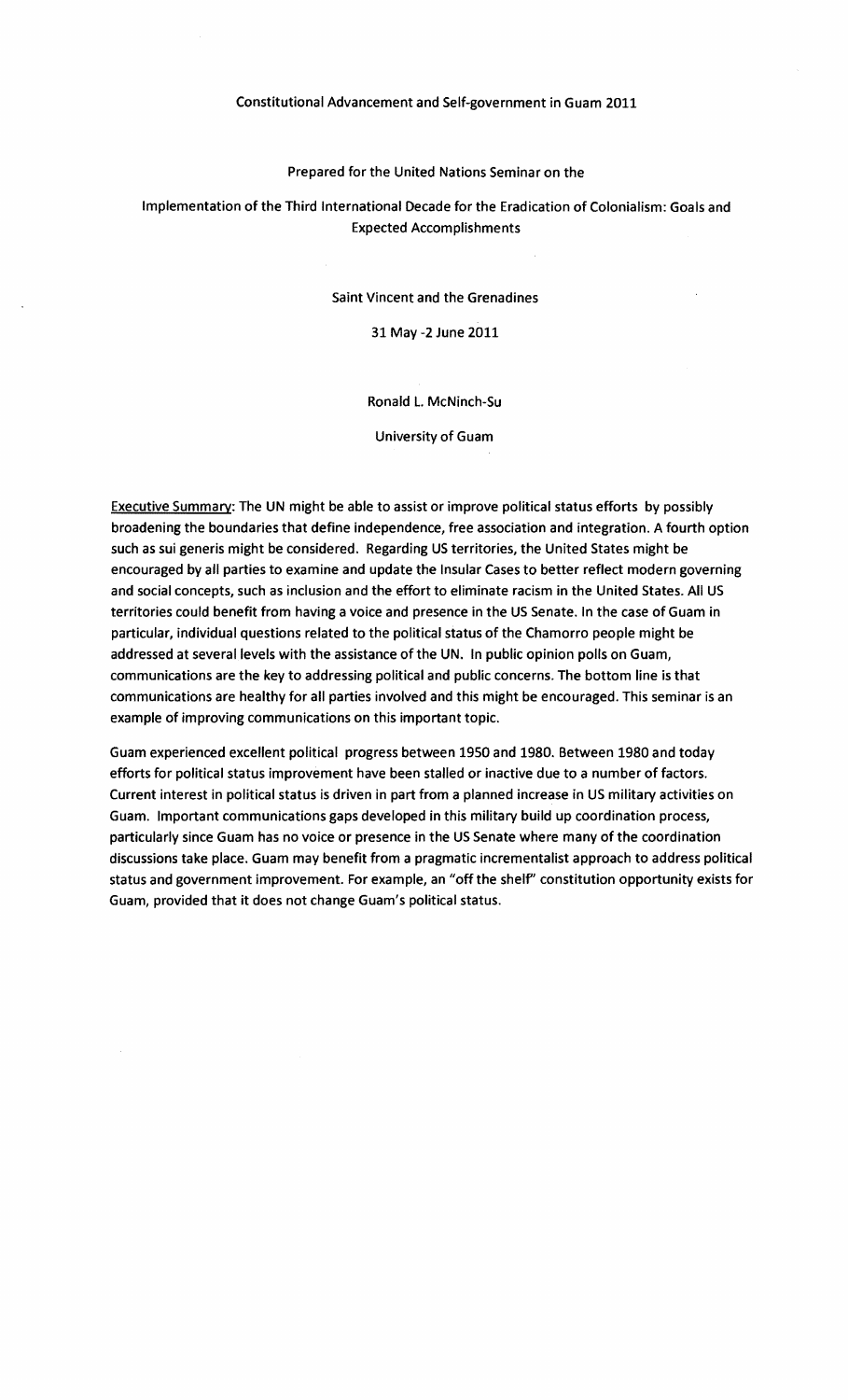Introduction: Your Excellency and members of this UN Committee, my name is Ron McNinch-Su and I am a college professor and researcher on the wonderful island of Guam. At the beginning of this presentation, I would like to make clear that I am not here to represent or advocate positions for the government of Guam in this seminar, nor do I represent or advocate positions for the indigenous people of Guam. My role here is technical from the standpoint of research and I strive to be objective on these matters. I was invited by this committee to attend and I was not sent by the Government of Guam or an NGO on Guam. I am pleased to be a part of this seminar and appreciate the invitation.

This brief paper addresses some views that I have as an academic. I believe that academics and universities who study these 16 colonized areas can greatly help with this process and I would like to encourage those involved to work with academic institutions whenever possible on developing research and policy in these important areas. I am from the University of Guam, so I would like to suggest to the Government of Guam to partner with the university on these issues .. My university president, Dr. Robert Underwood, is an advocate of the emerging field of nisseology, or the study of islands. I think there is potential subfield in this discipline for political status.

Many of the 16 colonized areas share a lot of common ground. Fourteen are beautiful islands or insular areas full of beautiful people who have beautiful ideas and unique world views. On our islands, we tend to know many of the people who live there. On islands, we love stability and value families. Islands are different, so perhaps different approaches are needed to help eradicate island colonialism. I believe that this goal can be reached by 2020, but some pragmatic incremental steps might be needed for this success

## Suggestions for the United Nations

One solution may be to expand the political status definitions or categories. For example, the "sui generis" category used in New Caledonia. This would allow much more flexibility and allow uniqueness.

Insular Cases: These cases are the interface between the US Constitution and the US island territories. These court cases might be reviewed and updated. This might help improve political status efforts in US territories. Governor Calvo, Guam's current governor, has spoken publicly about the need to possibly address the insular casesas a means to improve the status of US territories.

Assisting Chamorro Rights goals: The United Nations is highly regarded by indigenous Chamorro groups and perhaps resources might exist with the UN to assist with goals of this group.

Finally, there is a common view on Guam held by many elected leaders and members of the public that the UN has a mentor sort of role in political status change. Perhaps a clarification of the role of the UN in this process might help. For example, if a local Guam constitution is considered a positive step toward progress, the UN might suggest this as an option to Guam's leaders.

#### Select Points in the Context of Guam

Guam is an unincorporated, organized island territory of the United States. The land area of Guam is approximately 212 square miles, with a population of approximately 175,000 residents. In terms of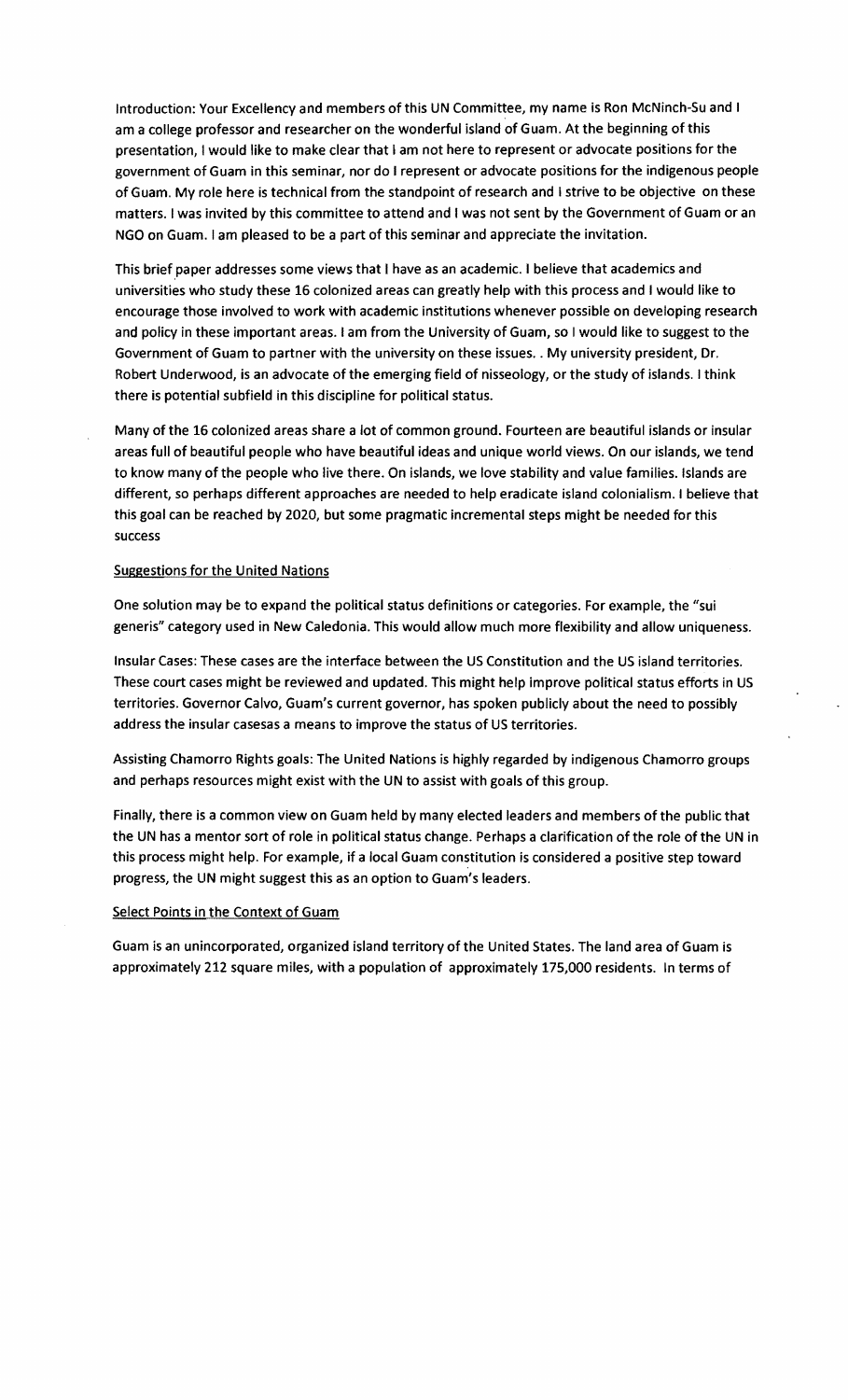ethnicity, Guam's population is approximately 42% native Chamorro, 27% Filipino, 10% non-Filipino Asians, 10% US Mainlanders, and 10% combined from Pacific Islands in the region. Over 42% of marriages on Guam are interracial and on an adjusted scale, this figure is probably over 70%. Guam's main economic activity centers around tourism, primarily Japanese and Korean tourists and US federal and military activities.

## Basic Modern Political Developments on Guam

Between 1898 and the end of the Second World War, Guam was a military protectorate under the control of the United States Navy. The most notable effort made toward improvement during this timeframe was an unsuccessful citizenship lobbying effort made by Francisco Leon Guerrero and BaltazarBordallo in 1936. In 1950, President Truman signed the Guam Organic Act which established a basic government structure for Guam led by a governor appointed by the president and this act also provided for US citizenship for residents of Guam.

Between 1950 and 1980, Guam enjoyed several pragmatic and incremental political development steps. The Navy security clearance requirement was lifted in 1962, which later led to a strong tourism economy on Guam. In the early 1970s, Guam was allowed to popularly elect its governor and Guam also was allowed a delegate to the US House of Representatives. Following US Public Law 94-584, in 1979 Guam had a failed effort to produce a constitution. Part of this constitution failure was a legitimate and sincere concern that a Guam Constitution might in some way affect Guam's political status or particularly Chamorro self-determination. Following the CNMI Commonwealth Act, Guam decided to pursue a path to develop a commonwealth status. After many years of effort, the Guam Commonwealth concept was finally not accepted by the US Congress in 1998. A key part of this failure was the "all or nothing" approach used by the Guam side. In retrospect, the ability to negotiate individual parts on a Congress-Guam Conference Committee level might have helped Guam gain commonwealth. The lesson learned was that deal-making is a necessary part of the process and no political document is final until it is approved by all parties.

#### Current Government on Guam

Guam's current government consists of a strong executive model and a fifteen member, unified district, unicameral legislature. The Guam Organic Act provides for up to 21 legislators and the number of senators was reduced to 15 following the 1998 election. This reduction may be one key to understanding why political status efforts have stalled. With 21 senators, marginal candidates with noncentrist views were able to get elected. Following the reduction to 15 senators, the field became more competitive and thus the vast majority of candidates have opted for centrist positions on most matters. This has resulted in a pattern of risk aversion on topics such as political status or constitution building.

#### Guam Political Status and Public Opinion 1996 to Present

Ultimately, Guam's political status will be resolved by a Chamorro self-determination vote. Public opinion on Guam is complex and driven by public and private conversations. In the area of political status choice, assessing public opinion has been limited due to a number of reasons. For example,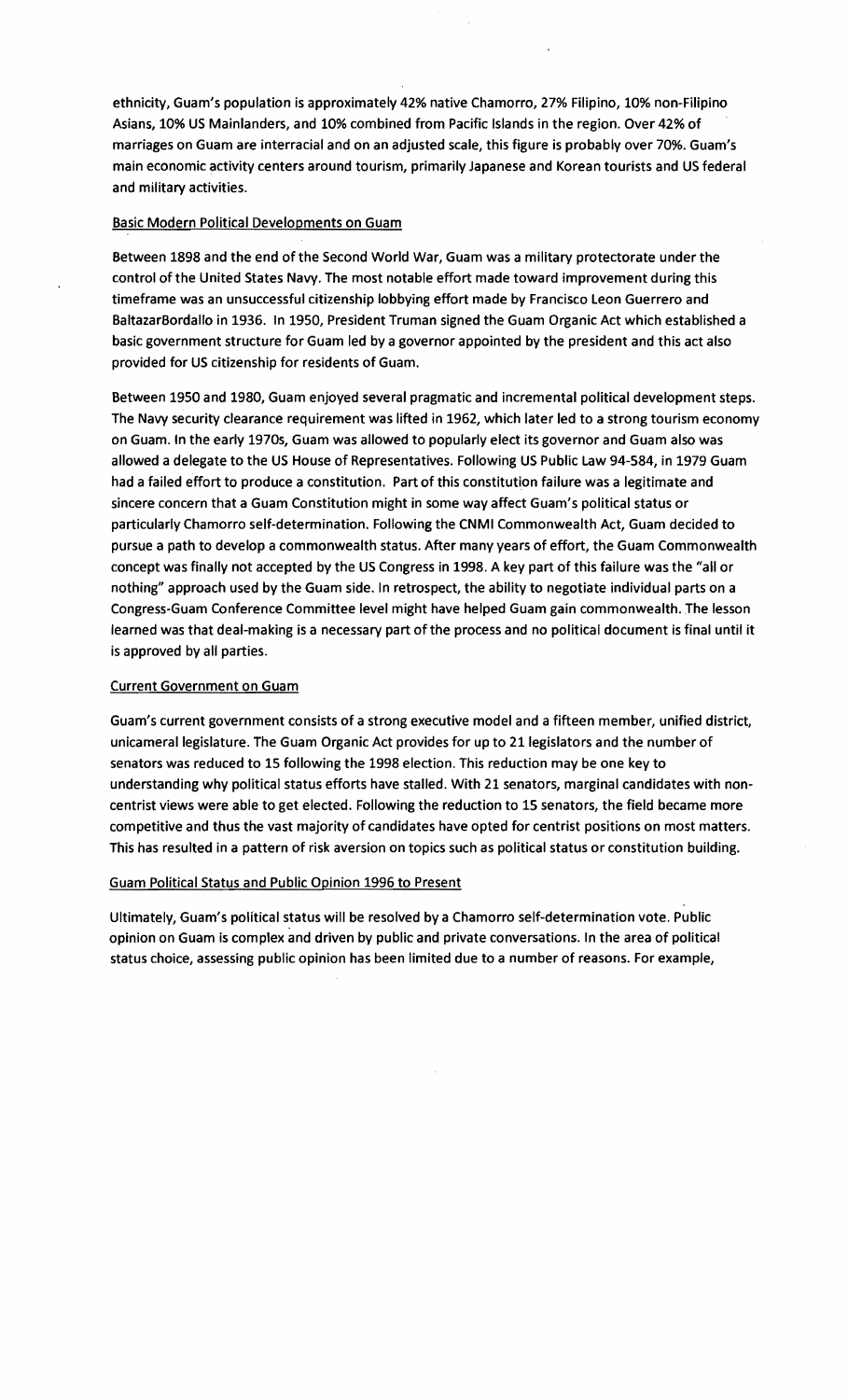results may be skewed by sampling method. Therefore, real numbers, even though they were widely circulated at the time of polling, are not used in this discussion. In general, all political status assessments have reflected strong interests in the status quo. This has been dominant for many years and after a series of plebiscites on the question, this led to Guamseeking Commonwealth in the 1980s and 1990s. Assuming that the data does hold, the proportion of the Chamorro population preferring status quo is very high at the current estimate. However, a plebiscite process is likely the best means to address this issue.

There are a number of direct and indirect cues to reflect political status choice for Guam reflected in other opinion studies. For example, in 2000, McNinch and Sukola studied trust in government institutions on Guam as part of a national study on the judiciary. In the US mainland around this time, trust in local government and the US federal government both hovered around 30%. On Guam, trust in the local government was also around 30%, but trust in the federal government was over 60%. Using focus groups, this high level of trust in the federal government was explored. The findings were clear and easy to understand. On Guam all"federal" taxes are given back or mirrored to the Government of Guam. A second part that explained this high trust was that federal financial support of Guam was largely one way in areas such as social services support. This is the likely foundation of the strong support for status quo. By coincidence, public opinion toward the federal government hits a high mark in the months following major typhoons and storms when federal assistance is most obvious.

#### Chamorro Rights Concerns

Native Chamorros on Guam have a number of concerns related to US federal relations and political status development. The first and most dominant concern relates to the issue of land ownership and control. Following WWII, the United States government and the US military seized large land areas and the return or appropriate compensation of these lands is a major political issue. A second concern relates to war reparations for Chamorros living on Guam during the Japanese Occupation during WWII. There has been a strong interest in an indigenous vote on the status issue. One limitation for this concept is a lack of a Chamorro Voting Registry or list. Former Speaker and current Guam Senator Ben Pangelinan has made strong efforts to help develop a Chamorro registry. It is likely that an official roll could be made of Chamorros of Guam descent using available public records from the 1950 era to present day.

#### **Military Concerns**

From studies conducted in 2008 and 2010, citizens of Guam believe that the military buildup will strongly improve Guam's economy and bring more jobs to the island. On the negative side, the military is perceived to possibly increase crime, overcrowding and traffic problems. In a 2008 poll, citizens were asked to give advice to the US military and local leaders on the best method for working together. The primary suggestion was that both sides needed to improve communications. Since Guam does not have a voice in the US Senate, where many of these communications take place, this might be a route for improvement. Guam might be able to lobby the federal government to allow our delegate to congress